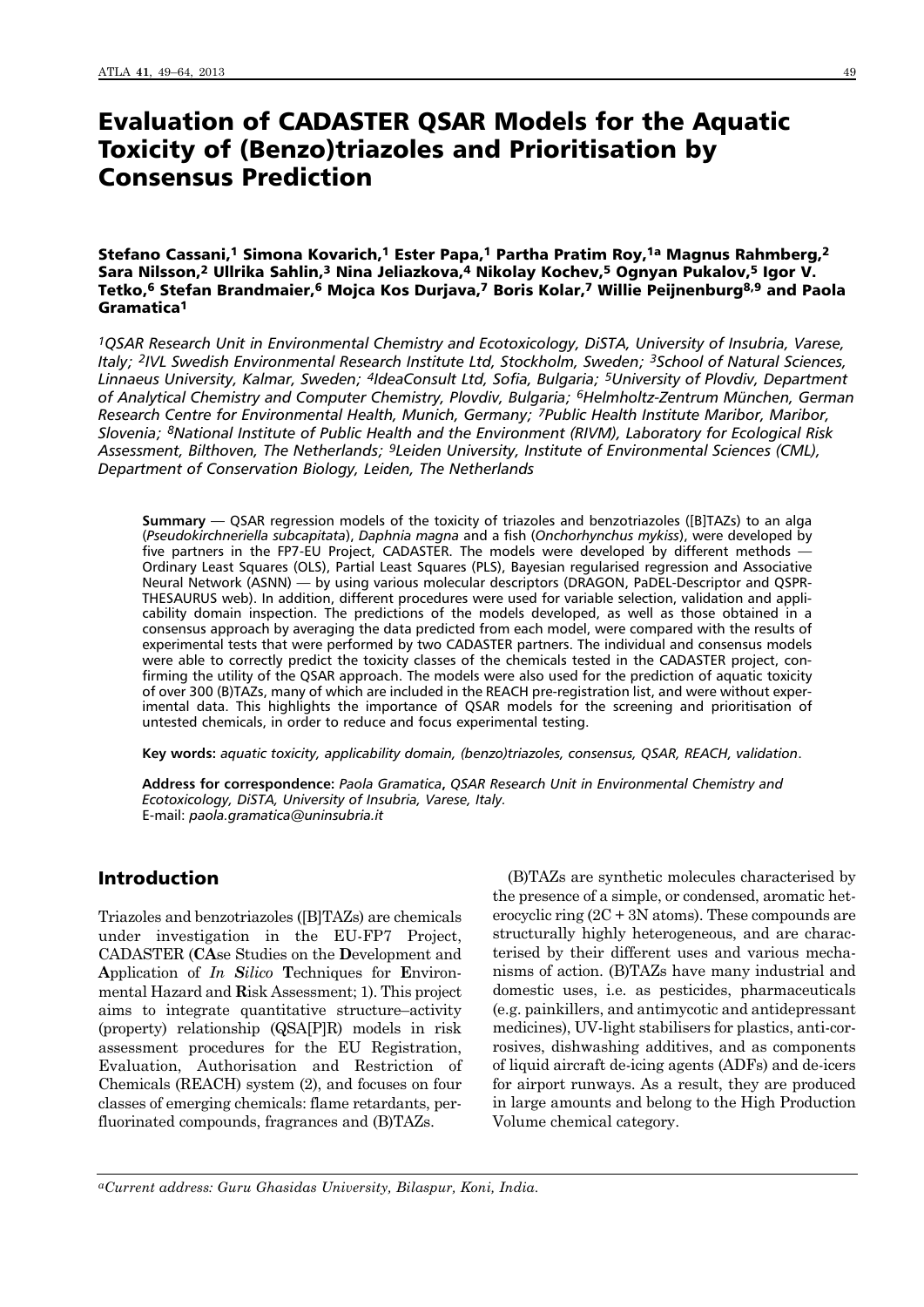Because of their high production volumes, various applications, high water solubility and polarity, and their resistance to biological and photo degradation, these compounds have become ubiquitous contaminants of the aquatic environment (3), mainly in areas surrounding airports (4). Thus, serious concerns about their potential effects on aquatic organisms have recently arisen.

Within the CADASTER project (1), QSA(P)R models, validated according to the Organisation for Economic Co-operation and Development (OECD) principles for QSAR validation and acceptability in regulation (5), were developed to predict the physicochemical and toxicological properties of (B)TAZs. The models developed for melting point, vapour pressure, water solubility and  $K_{ow}$  were helpful for predicting the intrinsic tendency of these compounds toward environmental partitioning, and for identifying the (B)TAZs which are potentially more problematic for the aquatic environment (6). Additionally, other QSAR models were developed for predicting the aquatic toxicities of these compounds to an alga (*Pseudokirchneriella subcapitata*; 7), *Daphnia magna*, and a fish (*Onchorhynchus mykiss*; Cassani *et al*., 2013, submitted for publication). These models were also used for the prediction of the aquatic toxicity of more than 300 (B)TAZs for which no experimental data existed, many of which are included in the ECHA (European Chemical Agency) pre-registration list for REACH.

The work described here is the result of a collaboration among different partners involved in the CADASTER project — Insubria University (UI), Swedish Environmental Research Institute (IVL), Linnaeus University (LnU), Helmholtz-Zentrum München (HMGU) and IdeaConsult Ltd (IDEA). This study aims to develop consensus QSAR predictions to be used in regulatory assessments, for endpoints that are among the key data required for risk assessment of chemicals in REACH (i.e. the toxicity values for algae, zooplankton and fish), on the basis of endpoints listed in the Screening Information Data Sets (SIDS) manual for the assessment of chemicals proposed by the OECD (8).

The various research groups involved in this work developed their own models by different methods — Multiple Linear Regression by Ordinary Least Squares (MLR-OLS), Partial Least Squares Regression (PLSR) and Associative Neural Network (ASNN) — and by means of different theoretical molecular descriptors, calculated by using commercial and freely-available software DRAGON (9), PaDEL-Descriptor (10) and QSPR-THESAURUS web (11). The predictivity of the models was tested on three evaluation sets composed of data from the literature (fish; 12), or data generated within the CADASTER project (for an alga and a daphnid; 13).

However, since each individual QSAR model, with its specific structural and response domain, may be lacking some relevant overall information, the combination of different modelling approaches into a single prediction by consensus was used to complement the deficiencies of one model with the strengths of another. Additionally, the consensus approach, which was derived by calculating averaged predictions from representative and different individual models, allowed the modelling ability of all the molecular descriptors involved in the models, and therefore the influence of the more-particular structures present in the data sets, to be taken into account. The utility of the consensus approach has already been demonstrated in many QSAR studies (14, 15).

Finally, an additional objective of this paper was to demonstrate the utility of QSAR models for screening large data sets, and to identify compounds which would be potentially more problematic in the aquatic environment. This is helpful for reducing the number of experimental tests required, by allowing testing to focus only on the prioritised compounds, which will generate the most useful data.

# Materials and Methods

#### **Data sets for QSAR modelling**

The endpoints considered were: EC50 (72 hours) for *P. subcapitata*, EC50 (48 hours) for *D. magna,* and LC50 (96 hours) for *O. mykiss*. Experimental data were collected from the FOOTPRINT Pesticide Properties Database (PPDB; 12), which is a database of physicochemical and (eco)toxicological data on pesticides, developed in the context of the EU-FP6 research project, FOOTPRINT. In the database, each data point has been associated with a score related to data quality, which varies between 1 (worst quality data) and 5 (best quality data). In particular, 1 stands for "estimated data with little or no verification", 2 for "unverified data of unknown source", 3 for "unverified data of known source", 4 for "verified data", and 5 for "verified data used for regulatory purposes". Due to the fundamental relevance of the quality of the input data for the performance of QSAR models, and in order to limit the effects of experimental variability, only data corresponding to the highest qualityscores (i.e. 4 and 5) were used for QSAR modelling. The training sets of experimental data were collected for various (B)TAZs, and also for other azoaromatic compounds (including diazines, triazines) and similar compounds, to enlarge the response and structural domain of the data set. The data included: EC50 data for *P. subcapitata* on 13 (B)TAZs (including one compound with a nonaromatic triazolyl-ring with a thione group) and 18 additional azo-aromatic compounds (including one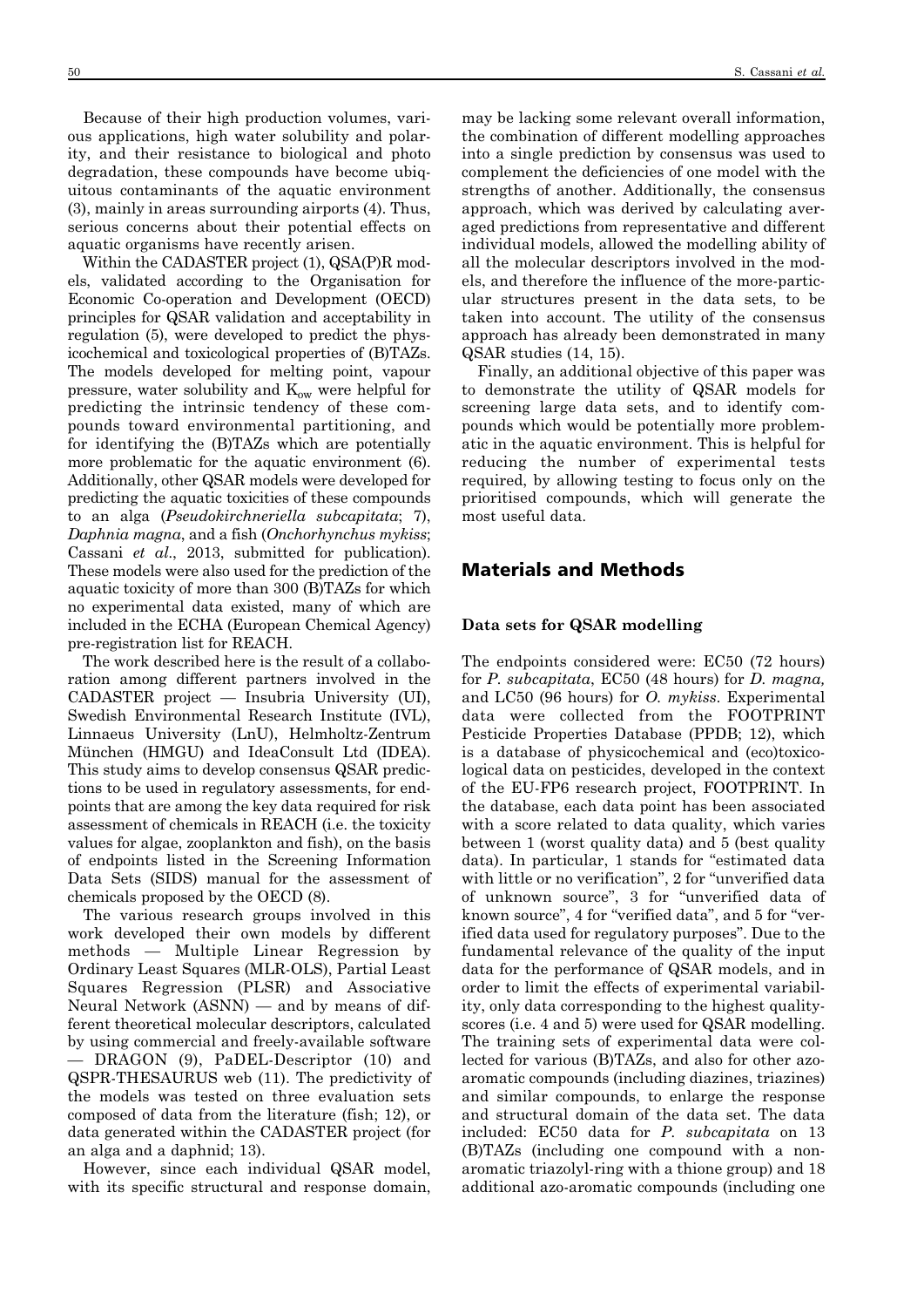compound with a non-aromatic triazolyl-ring with an oxy group), in a total of 31 training set chemicals; EC50 data for *D. magna* on 39 (B)TAZs (including four compounds with a non-aromatic triazolyl-ring with an oxy group) and 51 additional azo-aromatic compounds (including a non-aromatic diazinone), in a total of 90 training set chemicals; and LC50 data for *O*. *mykiss* on 28 (B)TAZs (including three compounds with a non-aromatic triazolyl-ring with oxy or thione groups) and 49 additional azo-aromatic compounds (including a non-aromatic diazinone), in a total of 77 training set chemicals. Due to the relatively limited amount of data on fish toxicity, data of quality score 3 were also included in this data set, in order to obtain a sufficiently large data set for QSAR modelling. The EC50 and LC50 values (mol/L) were transformed into pEC50 and pLC50 values, by taking the negative logarithm of the values reported.

#### *Testing protocol for* P. subcapitata

A 72-hour toxicity test with *P. subcapitata* (formerly known as *Selenastrum capricornutum*) was performed with 13 compounds selected for testing by the CADASTER partner at the Public Health Institute Maribor, Slovenia (PHI). The test was performed according to *OECD Test Guideline (TG) 201, Freshwater Alga and Cyanobacteria, Growth Inhibition Test* (16). The purpose of this test is to determine the effects of a substance on the growth of freshwater microalgae.

Exponentially growing algae were exposed to the test substance in batch cultures over a period of 72 hours. The test endpoint was inhibition of growth, expressed as the logarithmic increase in biomass (average specific growth rate) during the exposure period. From the average specific growth rates recorded in a series of test solutions, the concentration inducing 50% inhibition of the growth rate was determined and expressed as the  $E<sub>r</sub>$ C50. In addition, the No Observed Effect Concentration (NOEC) was statistically determined. Test cultures, containing the desired concentrations of the test substance and the desired quantity of algal inoculum, were prepared by diluting aliquots of stock solutions of the test substance and of algal suspension with filtered algal medium. The culture flasks were shaken and placed in the culturing apparatus. The cultures were maintained at a temperature of  $20 \pm 2^{\circ}$ C. The cell concentration in each flask was determined at 24, 48 and 72 hours after the start of the test, by using a Perkin Elmer Victor 3, 1420 Multilabel Counter (Perkin Elmer, Singapore, Republic of Singapore). The pH was measured at the beginning of the test and after 72 hours of exposure. The area where the cultures were incubated received continuous, uniform fluorescent illumination, with a light intensity of approximately 5000lux.

#### *Testing protocol for* D. magna

A 48-hour toxicity test with *D. magna* was performed by the CADASTER partner at the National Institute for Public Health and the Environment, The Netherlands (RIVM), on 12 selected compounds according to *OECD TG 202*, Daphnia sp., *Acute Immobilisation Test* (17). The purpose of this test is to determine the effects of a substance on the mobility of daphnids.

Young daphnids, aged less than 24 hours at the start of the test, were exposed to the test substance at a range of concentrations, for a period of 48 hours. Five juveniles were used with 20ml of test solution per 100ml glass beaker. Four beakers were used for each test concentration, with a minimum of 5 test concentrations per chemical, excluding the controls/blanks. Immobilisation was recorded at 48 hours and compared with the control values. The results were analysed in order to calculate the EC50 at 48 hours.

#### *Evaluation set for fish and screening data set*

An independent test set of LC50 values for *O. mykiss* became available for 18 (B)TAZs (including one compound with a non-aromatic triazolyl-ring with an oxy group; 12), after the development of the QSARs proposed here. This set was used as an evaluation set for external validation of the models.

In addition, a data set composed of data on 386 (B)TAZs (about 10% with a non-aromatic triazolylring), with or without experimental data for the three studied endpoints, was used to screen and prioritise these compounds on the basis of their overall aquatic toxicity. This data set will be referred to in this paper as the 'screening data set'.

#### *Consensus modelling*

Consensus predictions were derived by averaging (arithmetic mean) the predictions obtained by individual models.

The performances of all the individual models and of the consensus model were compared by calculating the root mean squared error (RMSE) based on the following equation:

$$
RMSE = \frac{\sum_{i} (y_i - \hat{y}_i)^2}{n}
$$
 [Equation 1]

All the models were tested with the evaluation sets (13 chemicals for an alga, 12 chemicals for *D*. *magna* and 18 chemicals for a fish). In addition, the UI also validated the models, during their development, by splitting the available data.

Furthermore, a 'qualitative' external validation of the QSARs developed for the alga and daphnid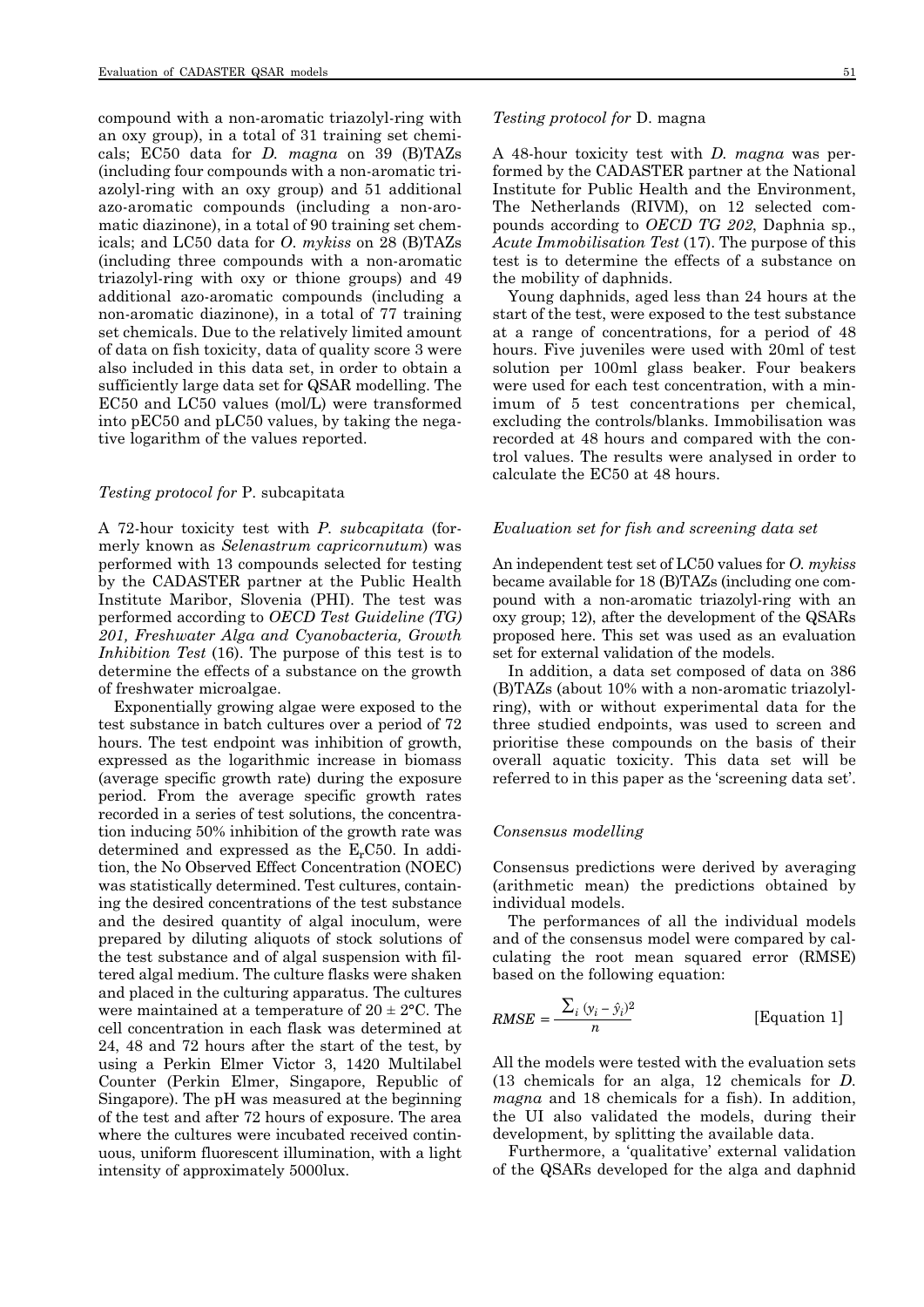was performed, by using EC50 data converted into four classes of aquatic toxicity, which were derived on the basis of thresholds of E(L)C50 applied by the EU for the categorisation of chemicals hazardous to the aquatic environment (18; Class 1: very toxic  $EC50 \leq 1$ mg/L; Class 2: toxic  $EC50 \leq$ 10mg/L; Class 3: harmful  $EC50 \le 100$ mg/L; and Class 4: not harmful  $EC50 > 100$ mg/L). The agreement among actual and predicted classes was used to evaluate the consistency of the predictions across the modelling methods.

Finally, to verify the agreement among predictions obtained by the different models for each single (B)TAZ, the Mean Absolute Deviation (MAD) of individual model predictions from the consensus prediction was calculated as follows:

$$
MAD = \frac{\sum |\hat{y}_i - \hat{y}_C|}{n}
$$
 [Equation 2]

Where the numerator  $\hat{y}_i - \hat{y}_C$  is the absolute deviation between individual model productions  $\hat{\beta}$ : tion between individual model predictions (*ŷi;* obtained by UI, IVL, LNU, HMGU and IDEA) and the consensus predictions  $(\hat{y}_C)$  for each chemical, and *n* is the number of individual models considered to generate predictions by consensus.

The higher the MAD value, the higher the disagreement among individual model predictions. This analysis was performed by taking into account predictions for all the 386 (B)TAZs, or predictions only for (B)TAZs included in the applicability domain (AD) of all the individual models.

The CAS Registry numbers and IDs of the studied chemicals, the predicted and experimental data, and the MAD values, can be found in the online supplementary information (Appendix A, Tables S1–S3).

### *Molecular descriptors and modelling methods*

The modelled endpoints, molecular descriptors, and procedures used to develop the QSARs and to check the applicability domains of the models by the different CADASTER partners are described in detail in the following paragraphs, and are summarised in Table S4 of Appendix A in the online supplementary information.

#### *University of Insubria (UI)*

The commercial software, DRAGON (9), and the freely-available software, PaDEL-Descriptor v. 2.13 (10), were used to generate input molecular descriptors (more than 600 descriptors in DRAGON and more than 350 descriptors in PaDEL-Descriptor), and MLR-OLS models were separately developed for these two groups of descriptors (i.e. 'DRAGON Model' and 'PaDEL-Descriptor Model'). The selection of the modelling descriptors (by Genetic Algorithm; GA), the validation, and the analysis of the ADs of the models, were performed by using the software QSARINS (19).

In a first modelling step, in order to verify the predictive capabilities of the models (20), all the data sets were split before model development into a training set and a prediction set that were used for external validation. Two different splitting techniques were applied: a) by ordered response; and b) by structural similarity with Kohonen Artificial Neural Networks (K-ANN; 21). Several validation techniques were applied, in order to evaluate model robustness; for example, Leaveone-out (LOO) and Leave-many-out (LMO). Different external validation parameters —  $Q^2_{ext}$ –F1 (22), which is included in the OECD guidance (5),  $Q_{ext}^2-F2$  (23),  $Q_{ext}^2-F3$  (24) and the Concordance Correlation Coefficient (CCC; 25, 26) — were calculated and compared, in order to select only models that were verified as externally predictive by all the validation criteria. The Y-scrambling procedure was applied, to verify the absence of chance correlation in each model.

In a second modelling step, the equations of the best models developed for the split data sets, verified for their external predictivity, were recalibrated for all the experimental data (Full models), in order to use all the available information related to the modelled responses and structures. The Full models were then proposed for the consensus analysis.

Outliers for the response were identified as those chemicals with a standardised residual in prediction larger than 2.5σ; outliers for the structure (high leverage compounds) had large hat values (diagonal values of the modelling descriptor hat matrix; outliers  $> 3p'/n$ , where p' is the number of the model variables plus one, and *n* is the number of training compounds; 20). The plot of standardised residuals *versus* hat values (Williams plot) was always examined in combination with the Insubria graph (plot of hat values *versus* predictions; 7), to verify the responses and structural domains of the models. In particular, the Insubria graph was analysed, in order to verify the structural ADs of the models for those (B)TAZs without experimental data, of which there were over 300.

# *IVL Swedish Environmental Research Institute (IVL)*

The descriptors used for QSAR modelling were calculated with DRAGON v. 6.0 (9). PLS regression was used as the modelling method. Two measures can be considered to determine whether a new substance is within the AD of the model. The first is the distance to the model plane (also called the residual magnitude), and the second is the dis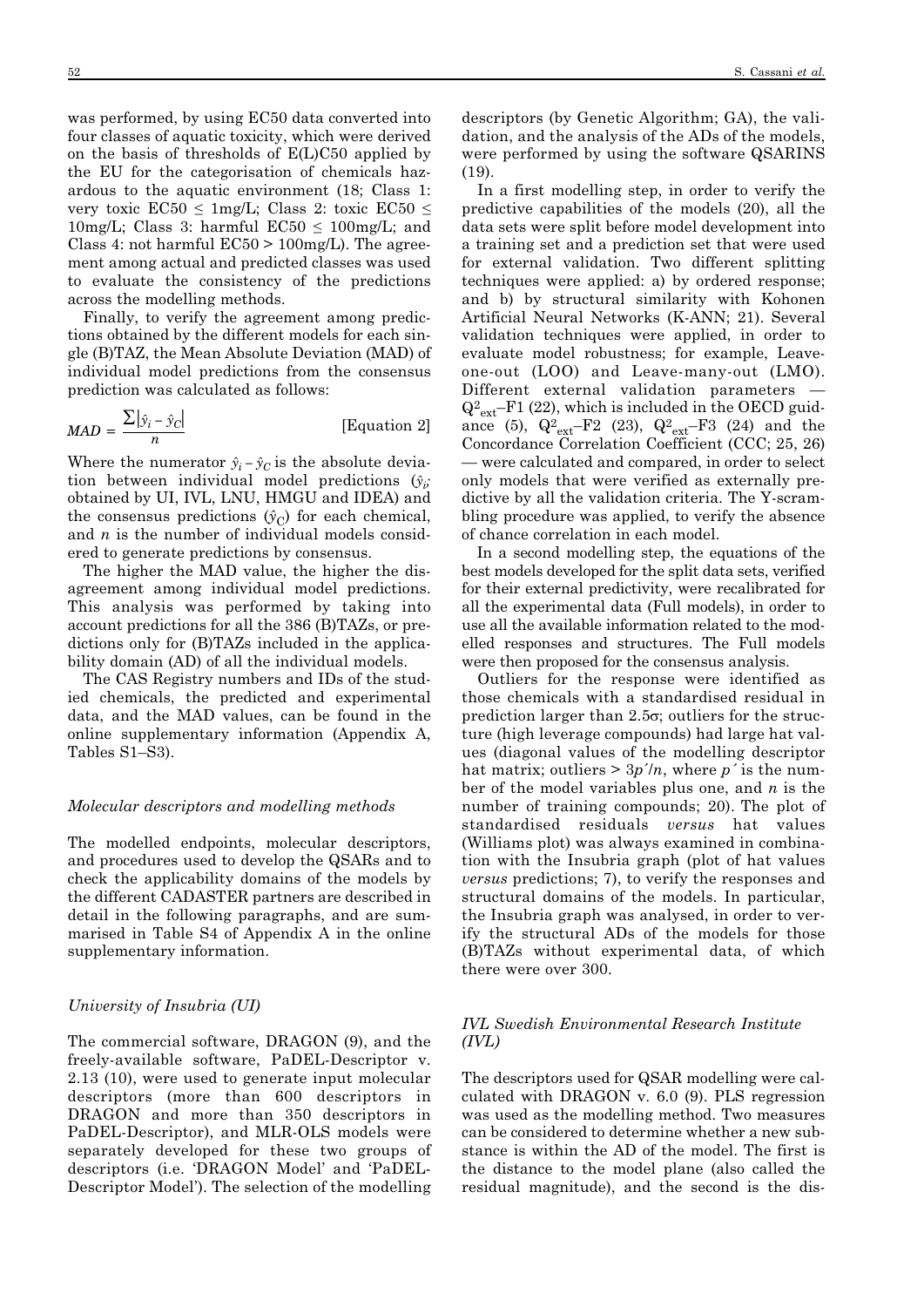tance between the model centre and the projection in the model plane. In the SIMCA software (27), which is used for PLS modelling, the distance of a prediction to the model plane is known as DModXPS (Distance to Model in X space for the Prediction Set), while the statistic DModXPS+ also considers the distance in the model plane. From these distances, and the corresponding distances in the training set, it is possible to calculate a probability that a (new) substance is in the AD.

#### *Linnaeus University (LnU)*

With the aim of building a QSAR model that delivers predictions with associated uncertainty, a Bayesian approach was used. In order to simplify the fitting and to address the large descriptor space, a Bayesian model was fitted in two steps. First, Latent Variables were generated from the PLS-components. The number of Latent Variables was set to the smallest number for which the crossvalidated predictive error was within 10% of the distance from the smallest to the largest error. Second, uncertainty in predictions was estimated by the use of Markov Chain Monte Carlo sampling, with the Bayesian Lasso as the model algorithm. Bayesian Lasso is an example of regularised regression, which penalises large regression coefficients in the loss function.

The predictive performance of the Bayesian Lasso on PLS Latent Variables was similar to the performance of PLS, since the PLS point predictions were, to a large extent, similar to the posterior mean or mode. Thus, the gain of Bayesian Lasso on PLS was a means of assessing uncertainty in terms of a probability distribution. Due to the small data sets, it was not possible to fit Bayesian Lasso directly onto the raw descriptors. The models predictions were derived by using the monomvr package in R (28). QSARs derived by Bayesian-regularised regression (Bayesian Lasso) were based on descriptors from DRAGON 6.0. According to the recommendations on the CADASTER website, descriptors with a standard deviation of less than 0.01, and with only two values different from the others (seen over the training data set), were removed.

#### *Helmholtz-Zentrum München (HMGU)*

Several methods and descriptors were used to develop models by using the On-line CHEMical Database and Modelling Environment (OCHEM) platform (29). This analysis included, among others, ASNN (30) and 11 descriptor packages described in our previous publication (31). Models were developed with each set of descriptors individually, by using a bagging with  $n = 64$  models. The default values of the parameters provided at the OCHEM website (29) were used for all the analyses. No descriptor selection was performed. However, descriptors that were highly correlated to one another in the training set  $(R > 0.95)$ , or had almost constant values (fewer than two unique values), were excluded. Therefore, the number of descriptors was different for each model, and ranged from 118 for the alga data set, to 132 for the *Daphnia* data set. The performances of all combinations of methods and descriptors were evalu-

ated by using the prediction of 'out-of-the-bag' molecules. These molecules are not used for the development of models in the respective training sets of the bagging approach (e.g. see Breiman [32]). The ASNN method and ADRIANA Code descriptors (33), which overall contributed with one of the lowest RMSEs across three data sets, were selected for further analysis.

The AD of the ASNN method was estimated by using the standard deviation (SD) of the models in the bagging model (34). As an arbitrary threshold for the AD, we used the SD, which covered 90% of the molecules in the training set. For all calculated coefficients, we estimated 95% confidence intervals based on bootstrapping technique with 1000 replicas.

#### *IdeaConsult Ltd (IDEA)*

A full range of 0-D, 1-D and 2-D molecular descriptors available in DRAGON 5.4, were calculated, where the input structures were represented as SMILES linear notations. The initial pool of descriptors was reduced by applying the DRAGON built-in variable exclusion procedure. Three types of descriptors were excluded: constant descriptors (relative standard deviation  $\leq$  0.01%); near-constant descriptors (all values are equal except one); and highly correlated descriptors (i.e. for each pair of highly correlated descriptors,  $R > 0.9$ , the descriptor that has the largest mean correlation coefficient with the rest of the descriptors is removed). Thus, a final set of molecular descriptors was used as an input for MobyDigs (35), which performs a more elaborate variable selection procedure by applying a genetic algorithm. The genetic algorithm was carried out by using the following restrictive conditions:

- a)  $R^2(x,y) > 0.01$ ;
- b)  $R^2(x,x) < 0.95$ ; and
- c) Standardised entropy > 0.05,

where x represents any of the inputted descriptors, and y is the endpoint value subject of modelling. Restriction b) was required, because the DRAGON exclusion procedure did not remove all of the highly correlated pairs. If any descriptor violated one of these conditions, it was sent to a tabu list,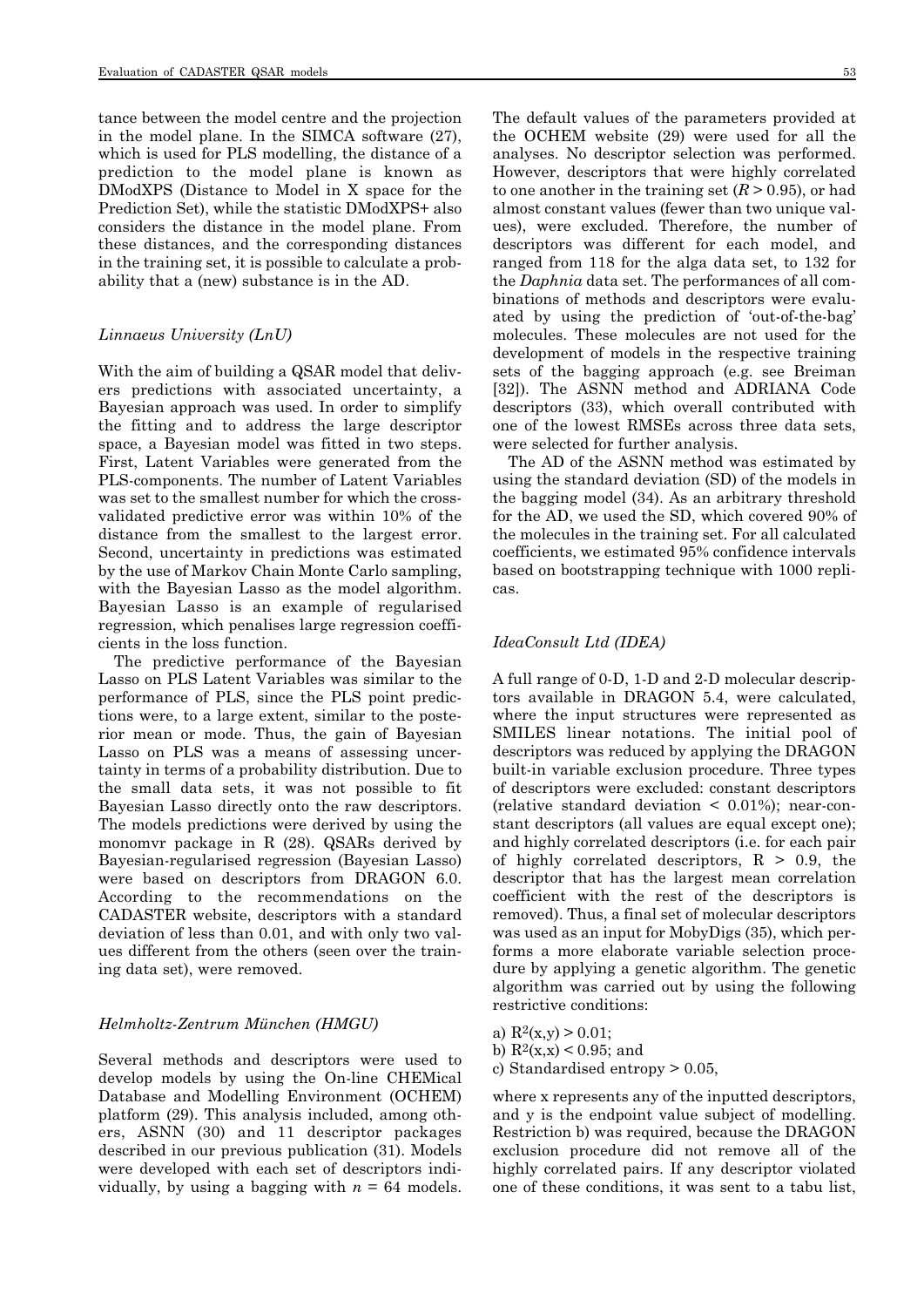i.e. it was not used in the model development process. Q2 (LOO cross-validation correlation coefficient) was used as a fitness function (model selection criterion), and a maximum of six variables were allowed in the models developed. A set of models with five and six variables was generated, and model selection was performed by analysing the trade-off between the model accuracy and overfitting by the number of model parameters. In addition, several models were created by choosing the descriptors by expert selection. This selection was based on the variables obtained by means of a genetic algorithm, and also included functions of the descriptor variables (e.g. logarithm, square root, power of two, etc.). Model performance was further verified by leave-one-out validation, bootstrapping and y-scrambling procedures, as well as tests performed with external evaluation data sets. The ADs of the models developed were determined by using the leverage approach as implemented in MobyDigs. Compounds with hat values higher than the average hat (mean of the diagonal values of the hat matrix calculated for the training set) were excluded from the AD.

#### *Principal component analysis*

Principal component analysis (PCA) is an explorative, multivariate technique that condenses, by linear combination, the relevant information of a group of variables that describes a system. The result is a smaller number of new, highly informative variables, called Principal Components (PCs). PCs are calculated according to the maximum variance criterion, i.e. each successive component covers the maximum of the variance not accounted for by the previous components. The scores of the objects define their ranking along each PC (36, 37). In this study, the toxicities of over 300 compounds to an alga, *Daphnia* and a fish were predicted on the basis of the QSAR models developed. Predictions falling in the ADs of the models were used to perform PCA. The ranking of the compounds along PC1 defined the overall toxicity of (B)TAZs.

# Results and Discussion

In the following paragraphs, the individual models developed by each partner on the same training sets, as well as the consensus models of the three endpoints studied, are presented and discussed.

The modelling method, the type and number of modelling descriptors, the statistical performances and the percentage of chemicals of the screened data set of 386 (B)TAZs that are within the AD of each model, are reported for each endpoint in Tables 1–3, and summarised in the online supplementary information (Appendix B).

The predictivity of the individual models and the accuracy of predictions by consensus were evaluated on common evaluation sets composed of the experimental data determined in the CADASTER project (13; for algal and daphnid models), or on literature data (12; for fish models). In addition, UI performed an *a priori* external validation, during the development of the models, based on the splitting of the original experimental data set.

The ADs of all the models were always verified, in order to evaluate the reliability of the predicted data. In particular, the ADs of UI/IDEA-OLS models and LnU/IVL-PLS models were based on molecular descriptors, which mean that they are reflective of the structural domain, while the ADs of the HMGU models were calculated from predicted values and serve as an indication of the potential accuracy in the prediction.

Finally, a PCA (36, 37) of predicted toxicity values in the three organisms of interest was used to determine the (B)TAZs of highest concern on the basis of their overall aquatic toxicity.

### *Individual models developed for fish toxicity (O. mykiss) and the consensus model*

Six QSAR (MLR, PLS-based and ASNN) models were developed, based on DRAGON, PaDEL and ADRIANA Code descriptors for the endpoint pLC50 in *O. mykiss* (Table 1).

The models developed by IVL, LnU and HMGU on 77 training chemicals were based on hundreds of molecular descriptors. The models developed by IDEA and UI for the same training set were more straightforward, as they were based on six and five descriptors, respectively, which had been selected by GA from the input molecular descriptors. A common evaluation set composed of 18 compounds, taken from the available literature data, was used to evaluate the external predictivity of the models proposed for the consensus approach.

As explained in the *Materials and Methods* section, in the modelling approach followed by UI, the available data set was first split (by response and by structural similarity) into two training sets ( $N_{TR}$  = 54) that were used to develop the models, and two prediction sets ( $N_P = 23$ ) that were used to test the external predictivity. By means of this procedure, it was possible to select two combinations of four modelling variables (DRAGON or PaDEL descriptors), characterised by good predictive ability ( $Q_{\text{ext}}^2 > 0.74$ ; CCC  $> 0.87$ ). Subsequently, two Full models were derived based on these variables, for all the 77 compounds, and proposed for the consensus approach.

The statistical performances for all the Full models are reported in Table 1. Additional detailed information regarding the development and the validation of all the models for fish toxicity is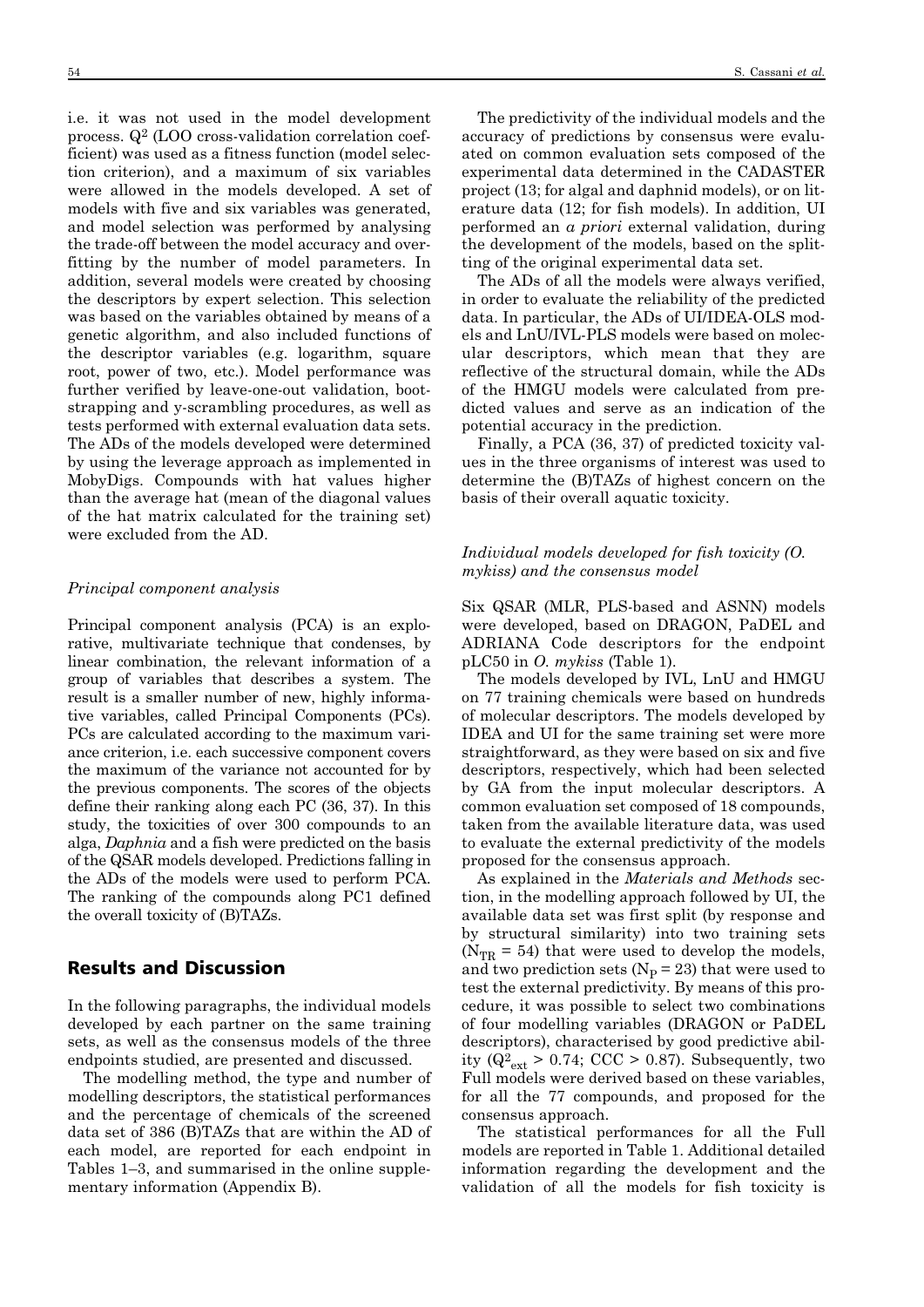| Table 1: Statistical performance of the individual models selected for the consensus model |
|--------------------------------------------------------------------------------------------|
| calculated for pLC50 Oncorhynchus mykiss (96 hours)                                        |

| Model/method/descriptors      |    |    | $N_{TR}$ $N_{EV}$ $N_{Desc.}$ | $\mathbf{R}^2$        | $\mathbf{Q}^2$           | $RMSE_{TR}$ | $RMSE_{\text{FY}}$ | Ext. validation<br>on 18 common<br>compounds | AD on<br>386<br>(B)TAZs |
|-------------------------------|----|----|-------------------------------|-----------------------|--------------------------|-------------|--------------------|----------------------------------------------|-------------------------|
| $UI - OLS DRAGON 5.5$         | 77 | 18 | 5                             | 0.82                  | 0.79a                    | 0.47        | 0.43               | $Q^2$ ext > 0.84, CCC = 0.92                 | 92%                     |
| $UI - OLS$ PaDEL-Descriptor   | 77 | 18 | 5                             | 0.76                  | 0.71a                    | 0.55        | 0.40               | $Q^2$ ext > 0.86, CCC = 0.92                 | 97%                     |
| $NU = PLS DRAGON 6.0$         | 77 | 18 | 503                           | 0.89                  | $0.75^{\rm a}$           | 0.37        | 0.43               | $Q^2$ ext = 0.85                             | 73%                     |
| $LnU = BLASSO-PLS DRAGON 6.0$ | 77 | 18 | 243                           | 0.70                  |                          | 0.62        | 0.74               | $Q^2$ ext > 0.53                             | 84%                     |
| HMGU — ASNN ADRIANA Code      | 77 | 18 | 123                           | $0.6 \pm 0.1^{\rm b}$ | $0.6 \pm 0.1$            | 0.73        | 0.62               | $Q^2$ ext = 0.70 $\pm$ 0.30                  | 76%                     |
| $IDEA - OLS DRAGON 5.4$       | 77 | 18 | 6                             | 0.84                  | 0.76 <sup>a</sup>        | 0.45        | 0.28               | $Q^2$ ext > 0.93, CCC = 0.94                 | 91%                     |
| Consensus                     | 77 | 18 |                               | 0.85                  | $\overline{\phantom{0}}$ | 0.44        | 0.37               | $Q^2$ ext > 0.88, CCC = 0.93                 | 53%                     |

*aQ2 LOO; b95% confidence intervals of all coefficients were calculated by using bootstrapping with* n *= 1000 replicas.*

reported in the Online Supplementary Information (Appendix B). Table S1 lists all the data predicted by each individual model, as well as by consensus, and the information on the AD.

From the results reported in Table 1, it is evident that all the models have fair fitting ability, which was evaluated with the common training set, with the best results obtained by IVL-PLS model, followed by IDEA and UI models (RMSE values range from 0.37 calculated for the IVL model, to 0.62 calculated for the LnU model). The ASNN model shows lower fitting ability, with RMSE values larger than those for the other models (i.e. 0.73). The RMSE value of the consensus model, 0.44, is lower than that of all the individual models, with the only exception of the IVL model which has the best fitting. The trends of experimental and predicted responses for the training set compounds can be observed in Figure S1, which helps to visualise the methods that overestimate or underestimate any given chemical.

The external validation of the models shows that the QSARs proposed for the consensus have good external predictive ability, in the case of OLS and IVL-PLS models ( $Q^2_{ext} > 0.84$ ), and satisfying predictive performance calculated for the ASNN model ( $Q_{ext}^2 = 0.7$ ). The LnU model is the only QSAR among those reported in Table 1 with  $Q^2_{ext}$ < 0.7. The RMSE value calculated for the consensus model is 0.37, which is lower than the RMSE calculated for the training set. This is an additional demonstration (14, 15) that, despite the difference in variable composition and fitting performance of the individual models in Table 1, their combination provides consensus results in the prediction of external compounds, which are better than the fitting of training chemicals, and, in general, better than the individual models. Only the IDEA model has a lower RMSE value than the consensus ( $RMSE_{EX} = 0.28$ ). This is probably due to the presence in this model of the descriptor, 'counter of P atoms'. In fact, this descriptor is highly relevant to fit and predict two (B)TAZs (one in the training set, the other in the evaluation set) with a phosphoric group in their structure. However, the specificity of this descriptor improves the performances in prediction of the IDEA model, because it is influenced by the composition of the external evaluation set.

Figure 1 shows the scatter plot of experimental data *versus* pLC50 values predicted by consensus, including also the 18 compounds of the evaluation set. In particular, the evaluation set has a good distribution along the range of values of the training set, and none of the 18 compounds was detected as an outlier.

#### *Individual models developed for algal toxicity*  (P. subcapitata) *and the consensus model*

Five QSAR (MLR, PLS-based and ASNN) models were developed by UI, IVL, LnU and HMGU, to be used in the consensus approach, starting from DRAGON, PaDEL-Descriptor and ADRIANA Code descriptors for the endpoint pEC50 in *P. subcapitata*. All of these models were externally validated with a common evaluation set composed of 13 compounds, for which experimental data were determined within the CADASTER project. This validation will be addressed in the section, "*Exter nal evaluation of algal and daphnid models with new CADASTER experimental data*". The statistical performances of all the models used for the consensus are reported in Table 2. In the modelling approaches followed by IVL, LnU and HMGU with 31 training chemicals, the models were based on hundreds of molecular descriptors, while the UI models were based on only four variables, selected by GA from the input molecular descriptors. In addition, UI split the available data, and developed QSAR models with two independent training sets ( $N_{TR}$  = 20 and  $N_{TR}$  = 19, respectively), which were evaluated with two prediction sets ( $N_P = 11$  and  $N_P$ = 12, respectively). Since the predictive ability of the best split models was considered to be suffi-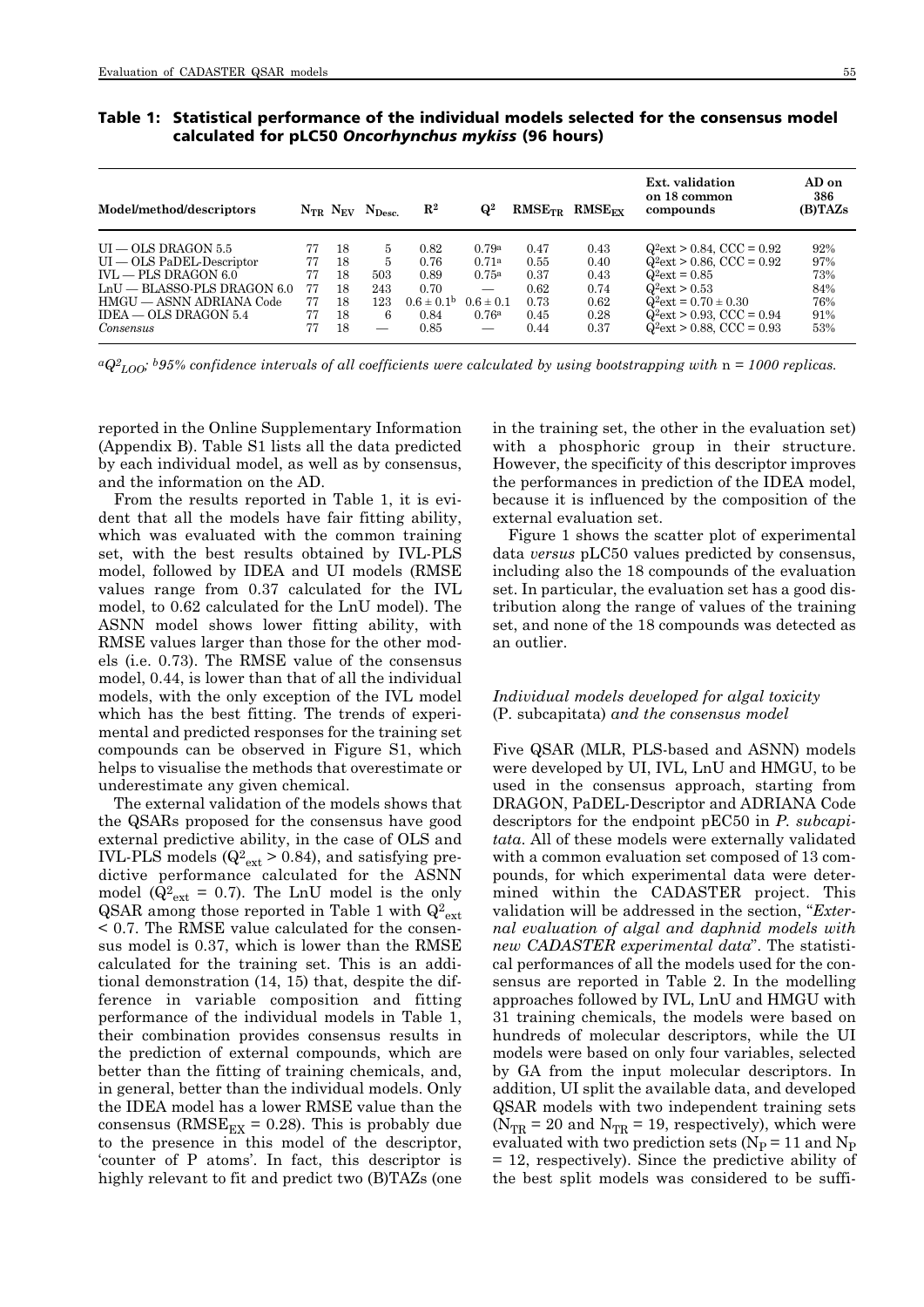

Figure 1: Experimental *versus* predicted data from the consensus model for fish toxicity

 $\bullet$  *= Fish training set (n = 77);*  $\circ$  *= evaluation set (n = 18). The (B)TAZs of the common evaluation set are labelled differently.*

cient ( $Q^2_{ext}$  > 0.68; CCC > 0.83), the Full model in Table 2 was calculated for all 31 compounds.

Additional detailed information with regard to the development and the validation of all the algal models, graphs and list of modelling descriptors are summarised in Appendix B.

From the results reported in Table 2, it is evident that the models, even if developed by different methods and by using different descriptors, have satisfactory performances with the training set (RMSE values range from 0.21 calculated for the IVL-PLS model, to 0.58 calculated for the LnU- PLS model). Furthermore, as commonly happens in the consensus approach (14, 15), the RMSE of the consensus model calculated for the training set was lower (i.e. 0.36) than those for all the individual models, with the exception of the IVL model, which had very high fitting power. Figure 2 shows the scatter plot of the experimental data (including the data measured in CADASTER, which will be discussed later) *versus* consensus predictions.

The satisfactory agreement among QSAR predictions can also be seen in Figure S2 (online supplementary information, Appendix A), which shows a

Table 2: Statistical performance of the individual models selected for the consensus model calculated for pEC50 in *Pseudokirchneriella subcapitata* (72 hours)

| Model/method/descriptors      | $\rm N_{TR}$ | ${\rm N}_{\rm Desc.}$ | $\mathbf{R}^{\mathbf{2}}$ | $\mathbf{Q}^2$  | $RMSE_{TR}$ | AD on 386<br>(B)TAZs |
|-------------------------------|--------------|-----------------------|---------------------------|-----------------|-------------|----------------------|
| $UI - OLS DRAGON 5.5$         | 31           | 4                     | 0.85                      | 0.78a           | 0.39        | 88%                  |
| $UI - OLS$ PaDEL-Descriptor   | 31           | 4                     | 0.83                      | 0.76a           | 0.41        | 93%                  |
| $IVL = PLS DRAGON 6.0$        | 31           | 375                   | 0.96                      | 0.90a           | 0.21        | 86%                  |
| $LnU - BLASSO-PLS DRAGON 6.0$ | 31           | 242                   | 0.70                      |                 | 0.58        | 85%                  |
| HMGU — ASNN ADRIANA Code      | 31           | 118                   | $0.70 \pm 0.20^{\rm b}$   | $0.70 \pm 0.20$ | 0.53        | 96%                  |
| Consensus                     | 31           |                       | 0.88                      |                 | 0.36        | 66%                  |

 $aQ_{LOO}^2$ ; *b95% confidence intervals of all coefficients were calculated by using bootstrapping with*  $n = 1000$  replicas.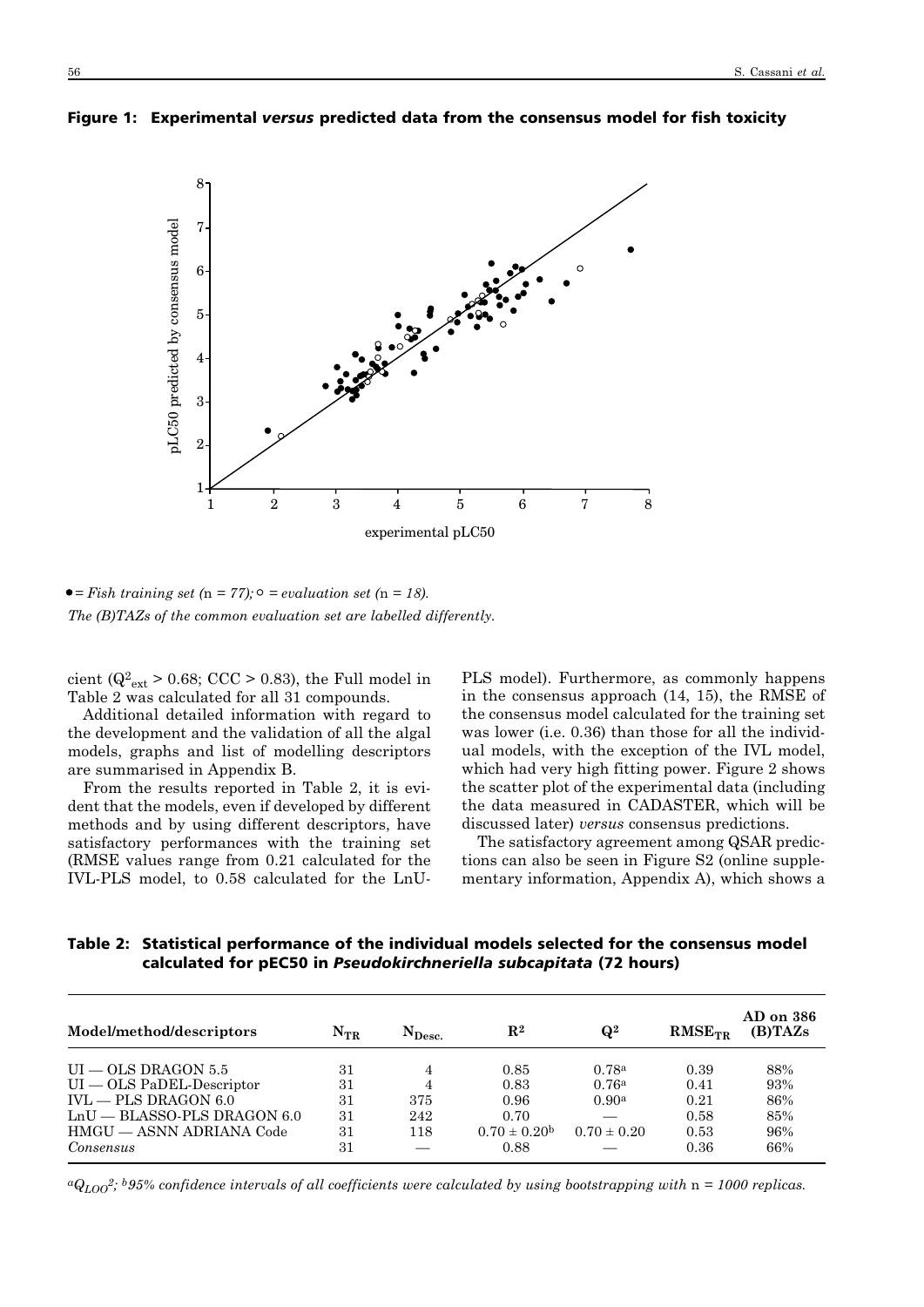



 $\bullet = Alga \ training \ set \ (n = 31); \circ = PHI \ evaluation \ set \ (n = 13).$ *Experimental data measured in CADASTER are labelled differently.*

plot of the trend of experimental and predicted responses of the five models for the 31 (B)TAZs in the training set. This figure can be used to visualise the methods which overestimate or underestimate any given chemical.

All the predicted data obtained with each individual model, as well as with the consensus model, and information on ADs, are reported in the Online Supplementary Information (Table S2).

# *Individual models developed for daphnid toxicity* (D. magna) *and the consensus model*

Four linear QSAR models (two OLS-MLR by UI and IDEA, two PLS-based by IVL and LnU) and one non-linear QSAR model (ASNN-based by HMGU) were developed for the endpoint pEC50 in *D. magna*. The statistical performances calculated for the individual models used for the consensus are reported in Table 3.

The models were developed with molecular descriptors calculated by using DRAGON and ADRIANA software. Five or six descriptors were selected by GA and included in the IDEA and UI models, respectively. It should be noted that, while the IDEA model includes a logP descriptor (ALOGP), the UI model is logP-free, in order to guarantee the highest diversity in the description of the structural space. The use of one extra variable in the UI model is justified to compensate for the complexity of the information encoded in the

Table 3: Statistical performances of the individual models selected for the consensus model calculated for pEC50 in *Daphnia magna* (48 hours)

| Model/method/descriptors      | $N_{TR}$ | $N_{\rm Desc.}$ | $\mathbf{R}^2$          | $\mathbf{Q}^2$    | $RMSE_{TR}$ | AD on 386<br>(B)TAZ <sub>s</sub> |
|-------------------------------|----------|-----------------|-------------------------|-------------------|-------------|----------------------------------|
| $UI - OLS DRAGON 5.5$         | 90       | 6               | 0.79                    | 0.75 <sup>a</sup> | 0.38        | 89%                              |
| $IVL = PLS DRAGON 6.0$        | 90       | 245             | 0.80                    | 0.74a             | 0.37        | 57%                              |
| $LnU - BLASSO-PLS DRAGON 6.0$ | 90       | 243             | 0.59                    |                   | 0.53        | 77%                              |
| HMGU — ASNN ADRIANA Code      | 90       | 132             | $0.70 \pm 0.10^{\rm b}$ | $0.70 \pm 0.10$   | 0.44        | 91%                              |
| $IDEA = OLS DRAGON 5.4$       | 90       | 5               | 0.79                    | 0.73a             | 0.38        | 88%                              |
| Consensus                     | 90       |                 | 0.82                    |                   | 0.36        | 48%                              |

 $aQ_{LOO}^2$ ; *b95%* confidence intervals of all coefficients were calculated by using bootstrapping with  $n = 1000$  replicas.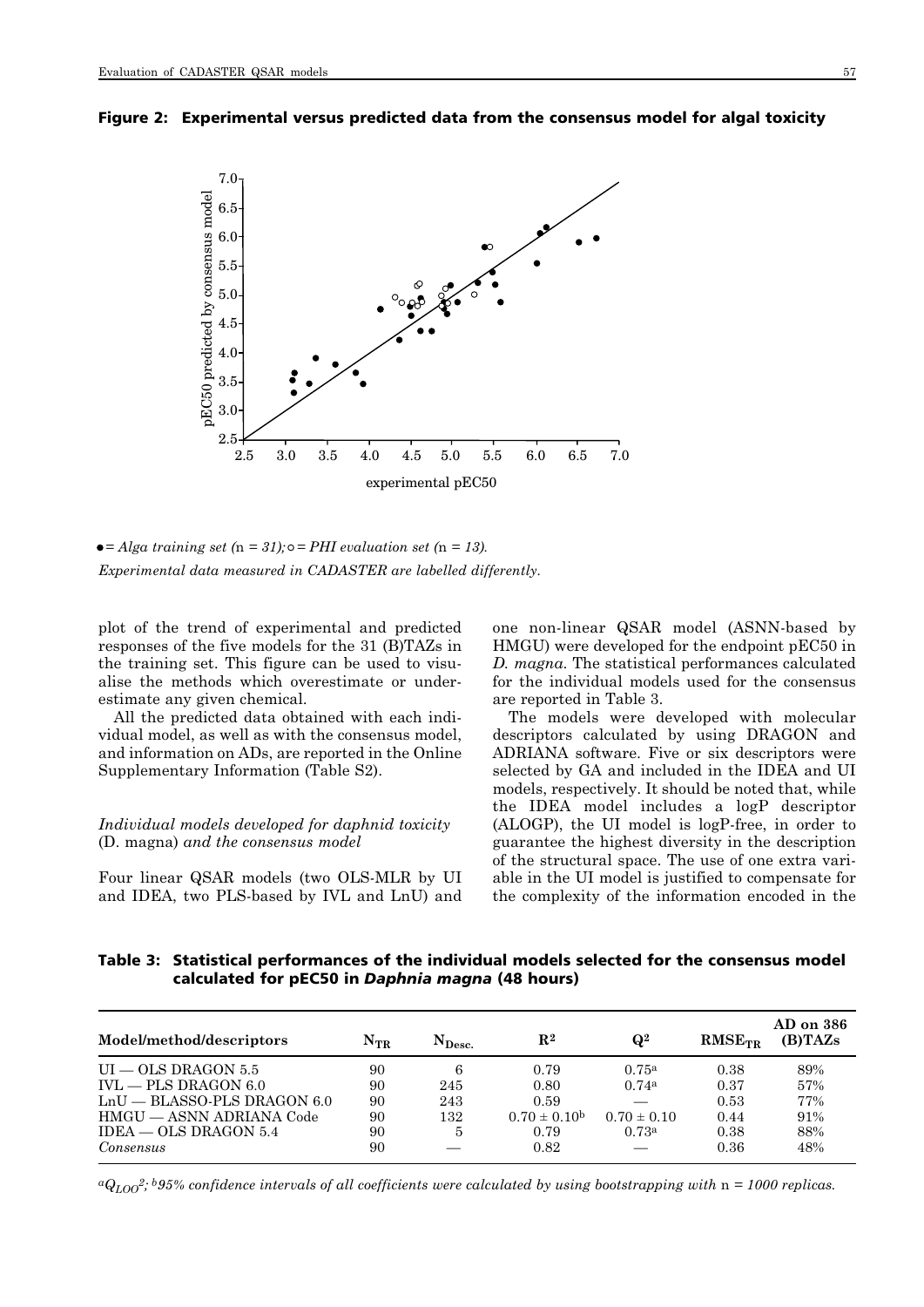IDEA model by logP, which is a property related to multiple structural features. In contrast, hundreds of descriptors were included in the PLS and ASNN models.

All the models reported in Table 3 were externally validated on the same evaluation set, which in this case, was composed of 12 chemicals tested within the CADASTER project (this topic will be addressed in the next section).

In addition, UI models were originally developed on split data sets (by response and by structural similarity) by using two independent training sets  $(N_{TR} = 61$  and  $N_{TR} = 60$ , respectively) and prediction sets ( $N_p = 29$  and  $N_p = 30$ , respectively). The actual predictive ability of the best combination of modelling variables selected by GA was satisfying  $(Q_{\text{ext}}^2 > 0.71; \text{CCC} > 0.84)$ . The Full model developed by UI, in Table 3, was then derived by using these variables for all 90 compounds, and proposed for the consensus approach.

Additional detailed information regarding the development and the validation of all the models developed for *D. magna*, including graphs and a list of modelling descriptors, are summarised in Appendix B.

Also, in this case, models that were based on different descriptors and developed by different methods and different levels of complexity, show similar RMSE values, which range from 0.37 calculated for the IVL-PLS model, to 0.53 calculated for the LnU-PLS model. The satisfactory agreement between these predictions can also be seen in Figure S3. It should be noted that the consensus model has the lowest RMSE value (i.e. 0.36), which means that its fitting ability evaluated with the training set is better than those for each model taken individually. Figure 3 shows the scatter plot of the experimental data *versus* the predictions by consensus, and also includes the CADASTER experimental data used in the common evaluation set and referred to in the next section.

All of the predicted data by each individual model, as well as the consensus model and information on ADs, are reported in the online supplementary information (Appendix A, Table S3).

### *External evaluation of algal and daphnid models with new CADASTER experimental data*

The predictive abilities of each individual algal and daphnid toxicity model and of the consensus models were checked for 13 and 12 (B)TAZs, respectively, which were prioritised and tested within the CADASTER project.

The scatter plot of experimental data *versus* the values predicted in the consensus model for algal toxicity, is shown in Figure 2. The 13 compounds tested in CADASTER by the partner, PHI, are labelled as open circles. As is evident in Figure 2, this evaluation set has a very limited range of

# Figure 3: Experimental *versus* predicted data from the consensus model for *Daphnia magna* toxicity



 $\bullet$  = Daphnia *training set* ( $n = 90$ );  $\circ$  = *RIVM evaluation set* ( $n = 12$ ). *Experimental data measured in CADASTER are labelled differently.*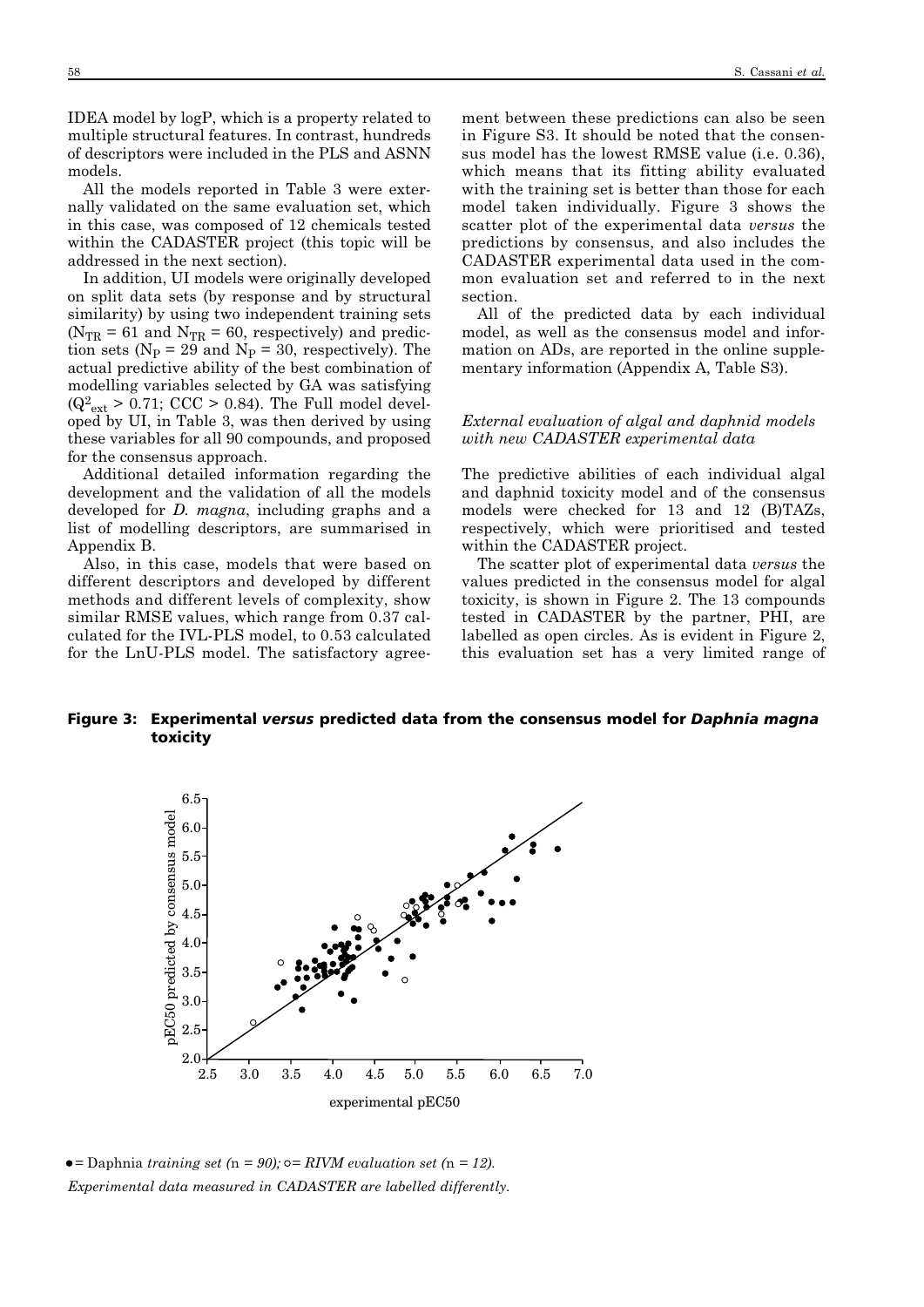Figure 4: Comparison of predicted toxicity data from all QSAR models for an alga with experimental data measured in the CADASTER project



 $\frac{1}{1 - 1}$  = Response;  $\frac{1}{2}$  = UI-DRAGON;  $\frac{1}{2}$  = UI-PaDEL;  $\frac{1}{2}$  = LNU;  $\frac{1}{2}$  =  $\frac{1}{2}$  =  $\frac{1}{2}$  =  $\frac{1}{2}$  =  $\frac{1}{2}$  =  $\frac{1}{2}$  =  $\frac{1}{2}$  =  $\frac{1}{2}$  =  $\frac{1}{2}$  =  $\frac{1}{2}$  =  $\frac{1}{2}$  =  $\$ *= HMGU; = Consensus.*

pEC50 values, i.e. 4.31 to 5.45, compared to the training set, so all of the chemicals exert similar toxicity. This makes the traditional measurements for the evaluation of the external predictivity  $(Q_{ext}^2$  and CCC) unsuitable for this comparison, since they are negatively influenced by the distribution of the external data. For this reason, we decided that the best way of comparing model performances for these external predictions was by using the RMSE values (Table 4) and by identifying the classes of toxicity (see below).

As a general comment, all the algal models, even if based on different descriptors and methods, are in reasonable agreement in the prediction of (B)TAZs in the evaluation set (Figure 4). Addition ally, the RMSE values calculated for external chemicals are comparable with the RMSE values calculated for the training set (with the exception of the IVL model), which confirms the accuracy of the QSAR predictions for new chemicals. Only four chemicals have errors in prediction larger than 0.5 log units; however, the error of prediction

Table 4: Calculated RMSE and comparison between the training and evaluation set values for an alga and *Daphnia magna* toxicity

| <i>Pseudokirchneriella subcapitata toxicity measured by PHI (13 compounds)</i> |                     |                     |                                                        |                             |                                         |                                          |                                  |  |  |  |
|--------------------------------------------------------------------------------|---------------------|---------------------|--------------------------------------------------------|-----------------------------|-----------------------------------------|------------------------------------------|----------------------------------|--|--|--|
| $RMSE_{TR}$<br>$RMSE_{EX}$                                                     | UIa<br>0.39<br>0.46 | UIp<br>0.41<br>0.32 | LnUa<br>0.58<br>0.39                                   | <b>IVLa</b><br>0.21<br>0.46 | <b>HMGU<sup>c</sup></b><br>0.53<br>0.44 | <b>IDEA</b> <sup>a</sup>                 | <b>CONSENSUS</b><br>0.36<br>0.40 |  |  |  |
|                                                                                |                     |                     | Daphnia magna toxicity measured by RIVM (12 compounds) |                             |                                         |                                          |                                  |  |  |  |
| $RMSE_{TR}$<br>$RMSE_{EX}$                                                     | UIa<br>0.38<br>0.53 | $_{\rm{UIb}}$       | LnUa<br>0.53<br>0.6                                    | <b>IVLa</b><br>0.37<br>0.50 | <b>HMGU<sup>c</sup></b><br>0.44<br>0.41 | <b>IDEA</b> <sup>a</sup><br>0.38<br>0.62 | <b>CONSENSUS</b><br>0.36<br>0.46 |  |  |  |

*aDRAGON descriptors (ver. 5.4 for IDEA; ver. 5.5 for UI; ver. 6.0 for IVL and LnU); bPaDEL-Descriptor descriptors (ver 2.13); cADRIANA Code descriptors.*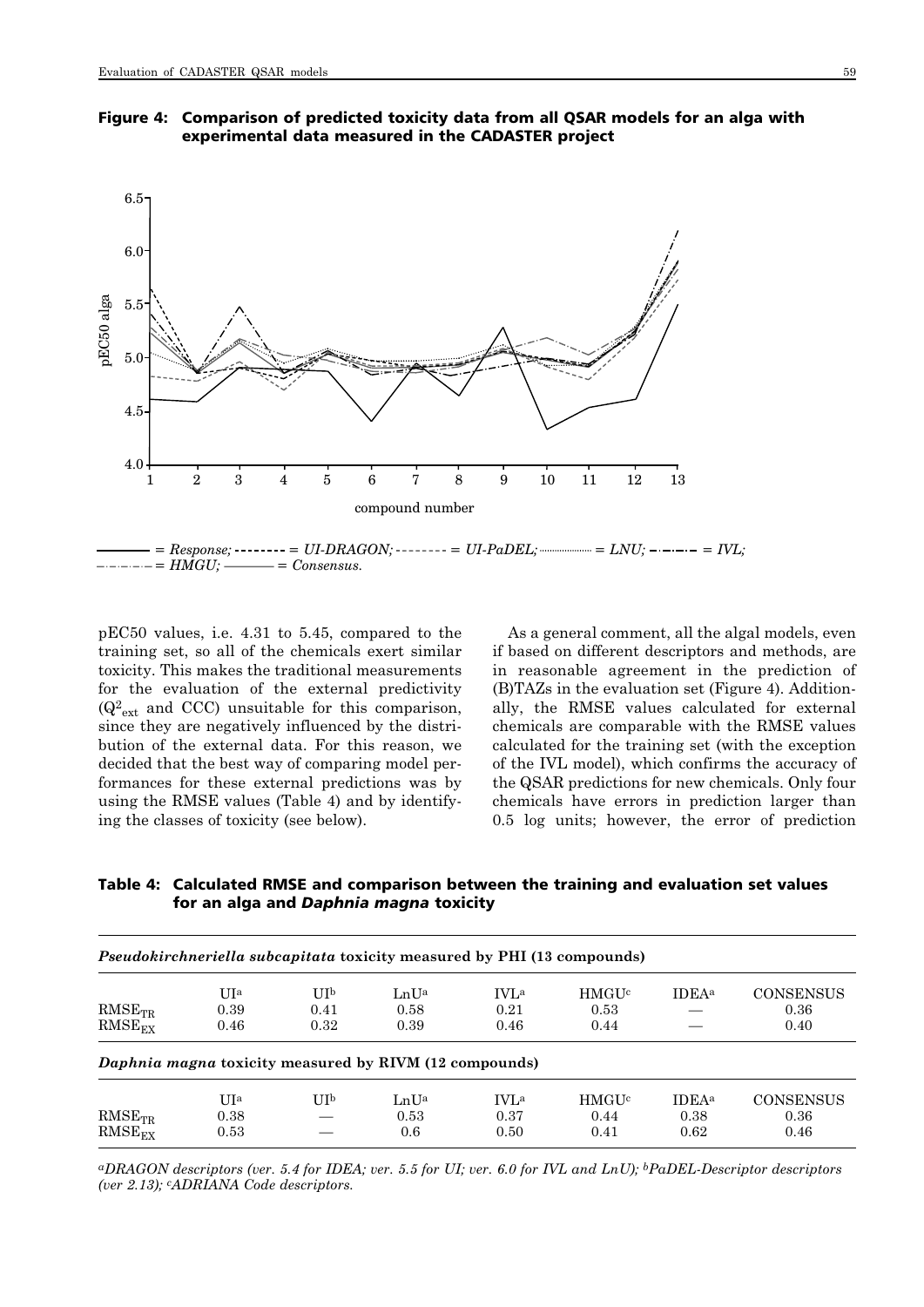remained below 0.7 log units (Appendix B, Table S2).

Three of the test chemicals, namely, myclobutanil (No. 10), epoxiconazole (No. 12) and triazophos (No. 1), include in their structures particular groups and atoms, such as a nitrile group, a phosphate group, an epoxy group and halogen atoms (F, Cl; Appendix A, Figure S4), which are poorly represented (or not present) in the training set used and therefore in the modelling descriptors. In addition, CADASTER experimental data (11.97mg/L; pEC50 4.39) obtained for paclobutrazol (No. 6) vary slightly from the data reported in the literature (7.2mg/L; pEC50 4.61), which are more similar to the QSAR predictions calculated here. Moreover, it is difficult to explain why, according to the CADASTER experiments, paclobutrazol is less toxic than uniconazole-P (No. 8) and diniconazole (No. 9), as they have similar structures (Figure S4) and therefore are predicted by all the QSAR models to have similar toxicities to paclobutrazol.

In addition, as explained above, the agreement in predictions across the different modelling methods was assessed by converting experimental and predicted EC50 data into four classes of toxicity (Appendix A, Table S5). All of the models predicted the 13 PHI compounds to be in Class 2 (toxic) with two exceptions: triazophos was predicted to be in Class 1 (very toxic) only by the UI-DRAGON model; and difeconazole, which is the most toxic among the 13 tested compounds, was predicted to be very toxic (in Class 1 instead of experimental Class 2) by all the models. Furthermore, the toxicities of paclobutrazol and myclobutanil, which, according to experimental data measured by PHI, should belong to Class 3 (harmful), were overestimated to be Class 2 (toxic) by all the models. However, it should be noted that, as mentioned above, the toxicity value reported in the literature for paclobutazol  $(12) - 7.2$  mg/L; Class 2 (toxic)  $$ is in agreement with the QSAR predictions calculated here.

The scatter plot of experimental data *versus* the values predicted by the consensus model for *Daphnia* toxicity is shown in Figure 3, where the 12 compounds tested in CADASTER by the partner, RIVM, are labelled as open circles.

The comparison of RMSE values reported in Table 4 shows that all the models are able to predict the RIVM chemicals with satisfactory accuracy (Figure 5). The consensus model has the best RMSE for prediction, after the HMGU model (0.46 and 0.41, respectively).

In contrast to the PHI experimental data for algal toxicity, the RIVM set of data has a larger range of EC50 values. It is important to note that one chemical, guanazole (No. 2) is a strong outlier (Appendix A, Figure S5; residual by consensus: 1.1 log units, Table S3), which is underestimated by all the QSAR models reported in Table 3. This led

Figure 5: Comparison of predicted toxicity data from all QSAR models for a daphnid with experimental data measured in the CADASTER project



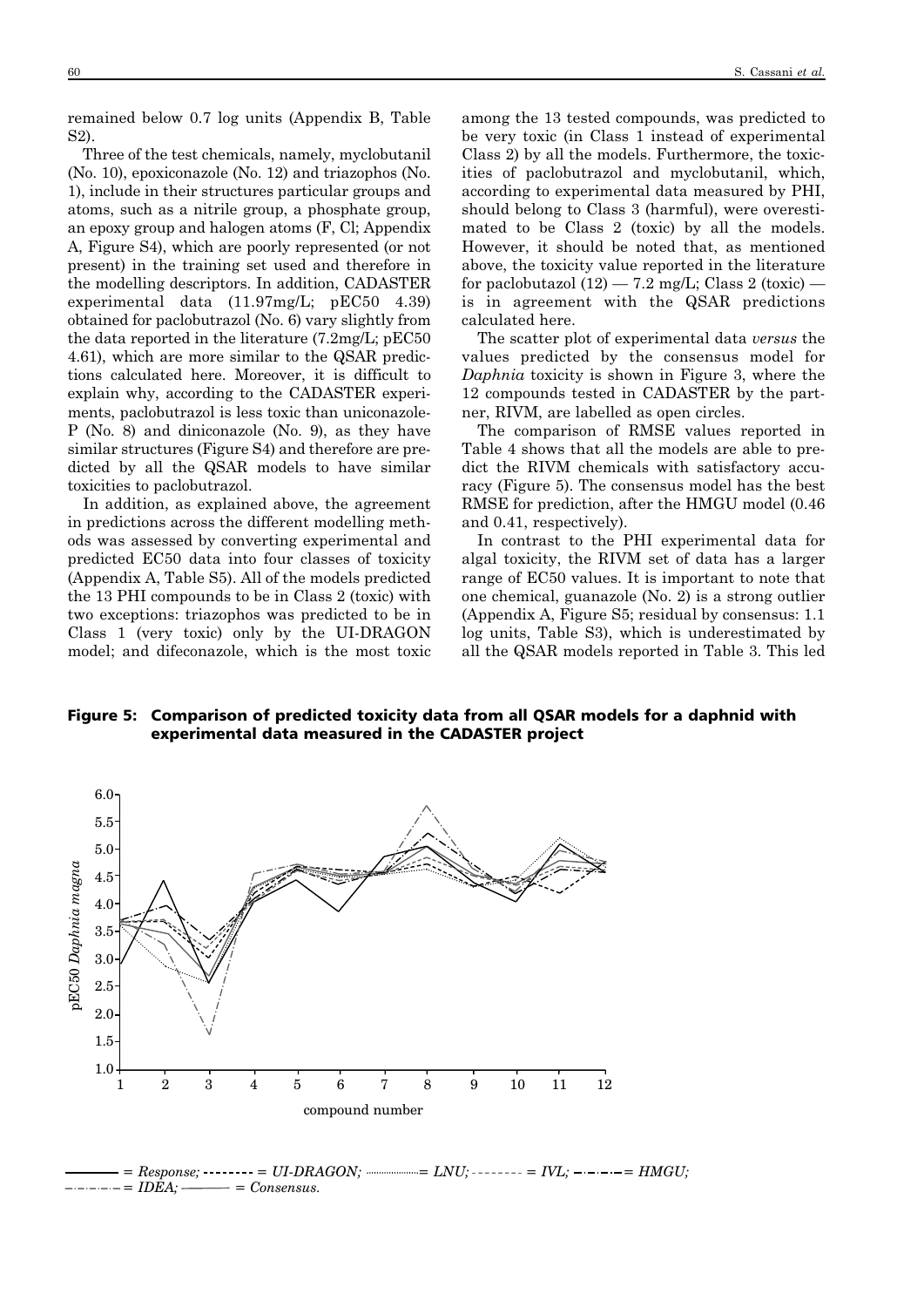to an increase in the  $RMSE_{EX}$  values for the majority of the models (Table 4).

Moreover, on the basis of the comparison performed on the classification of toxicity, all the QSAR models proposed in Table 3 are in general agreement, and, with the exception of guanazole, which was discussed above, they overestimated (from Class 3 to Class 2) the toxicity of four compounds (Figure 5 and Appendix A, Table S5). Benzotriazole (No. 1) and diclobutrazol (No. 5) were overestimated by all the QSAR models. Paclobutrazol (No. 6) and myclobutanil (No. 9) were classified as toxic by the consensus model, but not by all of the individual QSARs, which are, in these two cases, in disagreement.

Predicted classes of toxicity, derived from predictions calculated by the models reported in Table 2 and Table 3 for the PHI and the RIVM data sets, were then compared with the predictions calculated by ECOSAR (38).

ECOSAR predictions calculated for algal toxicity are in general agreement with individual and consensus predictions, with the exception of three chemicals (No. 3–5 for algal toxicity in Appendix A, Table S5), the toxicities of which were overestimated from Class 2 to Class 1 by ECOSAR. However, it should be noted that overestimation is a minor error in comparison to underestimation, according to the precautionary principle.

The ECOSAR predictions calculated for *Daphnia* are also in general agreement with our predictions, with a few exceptions: tradimefon (No. 4) and cyproconazole (No. 10) were overestimated from Class 3 to Class 2 by ECOSAR; guanazole (No. 2 for *Daphnia* toxicity in Table S5, the outlier referred to above), which was underestimated from Class 2 to Class 3 or Class 4 by all the QSAR models proposed here, and was also underestimated by ECOSAR to Class 4. Based on these results, it is recommended that a deeper analysis of the experimental data that show discrepancies with the data predicted by different methods, should be performed in the future.

# *Consensus predictions for the aquatic toxicity of 386 (B)TAZs and related compounds*

The individual models, reported in Tables 1–3, were used for the prediction of acute toxicity to *P. subcapitata, D. magna* and *O. mykiss* for 386 (B)TAZs and related compounds (the screening data set), with and without experimental data, some of which were also included in the ECHA preregistration list (Tables S1–S3). Since experimental data are not available for the majority of the chemicals considered, particular attention has been paid to the analysis of the AD of the individual models that were used to derive predictions by consensus. The percentage of AD that each model covers is reported in the last columns of Tables 1–3, and the coverage is, in general, satisfactorily high. Thus, the aquatic toxicity endpoints for the majority of these compounds can be reliably predicted by the proposed QSAR models.

Predictions by the consensus model were derived for this screening data set by averaging the predictions obtained in the individual models. MAD values were calculated to quantify the deviation of predictions in individual models from the predictions in the consensus models — range of MAD in *P. subcapitata*: 0.02–2.69, if calculated on the 386 screened compounds, and 0.02–0.52, when considering only the 254 compounds in the AD of all the models; range of MAD in *D. magna*: 0.02–1.5, if calculated on the 386 screened compounds, and 0.02–0.49, when considering only the 186 compounds in the AD of all the models; and range of MAD in *O. mykiss*: 0.05–3.97, if calculated on the 386 screened compounds and 0.05–0.82, when considering only the 205 compounds which fell inside the AD of all the models. The individual predictions and ADs, predictions by the consensus models and MAD values, are reported in Appendix A, Tables S1–S3.

As expected, higher disagreement in predictions among different models is observed for compounds that fall outside the ADs of individual QSARs for which MAD values  $> 1$  log unit were calculated. The predicted values for these chemicals have to be considered as less reliable, since they are extrapolations, and should be used carefully. The following example is valid for all the studied cases: the highest MAD values were calculated for the dye, Direct Orange 41 (ID 22 in Tables S1–S3), which fell outside the AD of all the QSAR models developed here (MAD for *P. subcapitata* toxicity = 2.69; MAD for *D. magna* toxicity = 1.5; and MAD for *O. mykiss* = 3.97).

It is important to note that comparable predictions were obtained for the chemicals included in the AD of all the individual models. The fact that different models, based on different descriptors and/or modelling approaches, led to similar predictions for the newly screened chemicals, adds confidence and reliability to the QSAR predictions obtained by applying the consensus approach.

# *Prioritisation of (B)TAZs with respect to their overall aquatic toxicity*

PCA of predicted toxicity values was applied to characterise the potential overall toxicological profile of (B)TAZs and related compounds in a hypothetical simplified aquatic scenario, by combining the predicted toxicity to the three key organisms studied. This procedure was also useful for identifying potentially hazardous compounds among those analysed. Since only consensus predictions calculated for the chemicals included in the AD of all the individual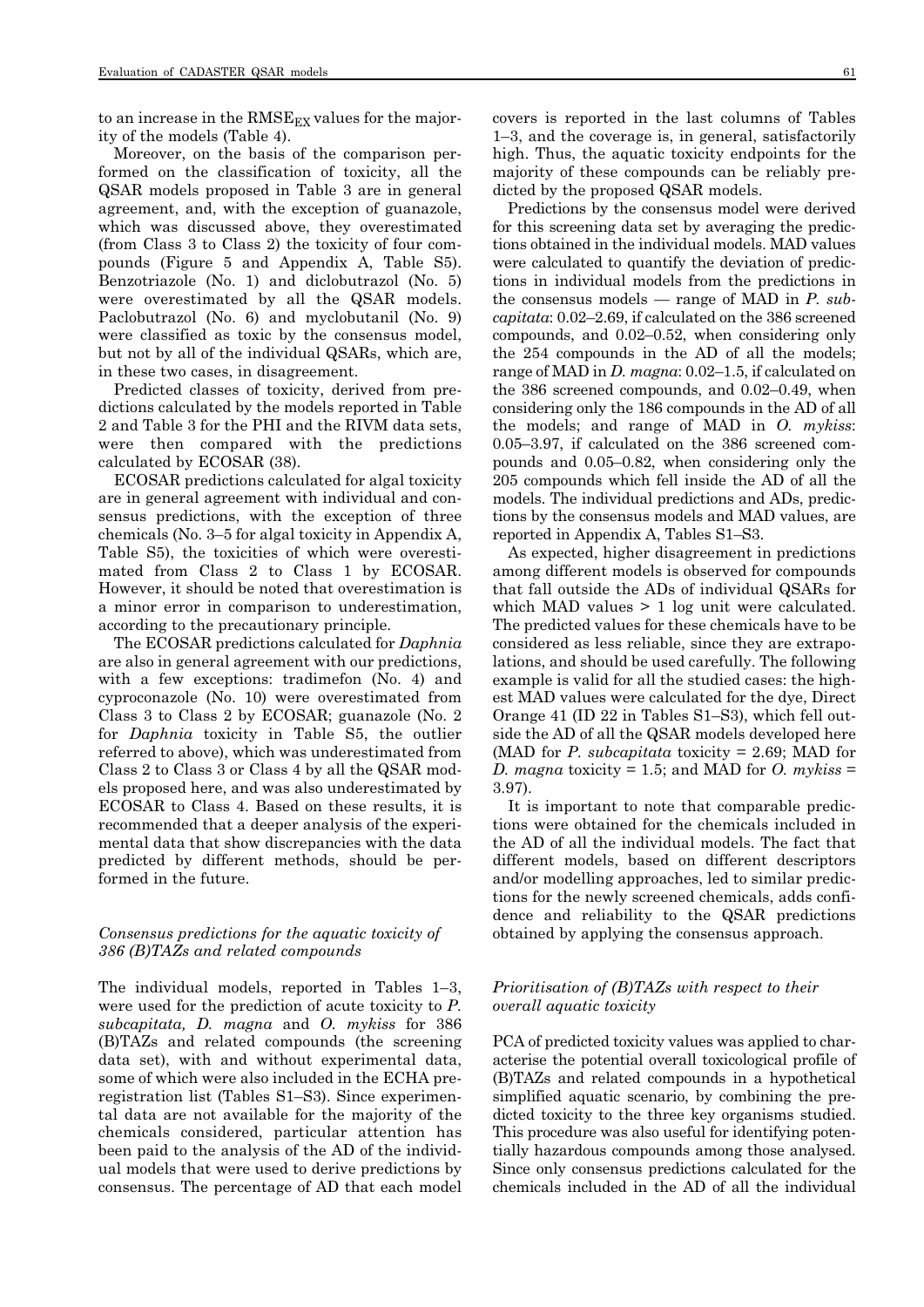models developed for the three organisms were included in the PCA, the potential overall aquatic toxicity was characterised for 128 compounds (including five compounds with a non-aromatic triazolyl-ring with oxy or thione groups; Figure 6).

As can be observed in Figure 6, the ranking of chemicals along PC1 ( $EV = 89\%$ ), from left to right, reflects a trend of aquatic toxicity. This ranking separates, on the right, those (B)TAZs (one containing a non-aromatic triazolyl-ring with oxy group) predicted as globally 'more toxic' (i.e. with an overall higher toxicity to the three key organisms in the aquatic scenario analysed), from the less hazardous compounds, on the left. A cut-off was arbitrarily defined on PC1 (PC1 scores  $> 1.5$ ) to identify the 20 overall most toxic (B)TAZs (one of which containing a non-aromatic triazolyl-ring with oxy group) among more than hundreds of chemicals considered in this analysis (Appendix A, Table S6). For all these hazardous chemicals, the following ranges of toxicity were predicted: *P. subcapitata* EC50 (72 hours) 0.55–2.40 mg/L; *D. magna* EC50 (48 hours) 1.76–16.99mg/L; and *O. mykiss* LC50 (96 hours) 0.36–4.22mg/L. According to EU classification criteria (17), these (B)TAZs can be mainly classified as

'very toxic' when  $\text{EC}(LC)50 \leq 1 \text{mg/L}$ , or 'toxic' when  $\text{EC}(LC)$ 50  $\leq$  10mg/L. It should also be noted that, even if five of the prioritised compounds have predicted toxicity values to *D. magna* just above the cutoff value of 10mg/L (and are classified by our models as 'harmful'), the predicted toxicity values to algae and fish are below 2.25mg/L (i.e. toxic or very toxic; Appendix A, Table S6). Thus, the QSAR approach proposed in this paper has been useful to prioritise 20 potentially hazardous (B)TAZs, among over a hundred substances for which experimental tests are necessary to complete the characterisation of their potential toxicological behaviour in water.

# Conclusions

In the present study, we propose new QSARs for predicting the aquatic toxicity of (B)TAZs, to the three species that are usually considered when performing risk assessment of chemicals in water: the alga, *P. subcapitata,* the crustacean, *D. magna*, and the fish, *O. mykiss*.

The proposed models have been developed by using different modelling approaches, amount and

# Figure 6: Principal Component Analysis (PCA) of predictions from the consensus models for toxicity values in three species for 128 (B)TAZs within the AD of all the individual QSAR models



 $=$  Daphnia*;*  $--- =$  *fish;*  $--- =$   $alga$ .

*= Arbitrary line separating most toxic compounds in alga,* Daphnia *and fish.*

*The values shown are for an alga (pEC50* Pseudokirchneriella subcapitata*), a daphnid (pEC50* Daphnia magna*) and a fish (pLC50* Onchorhynchus mykiss*).*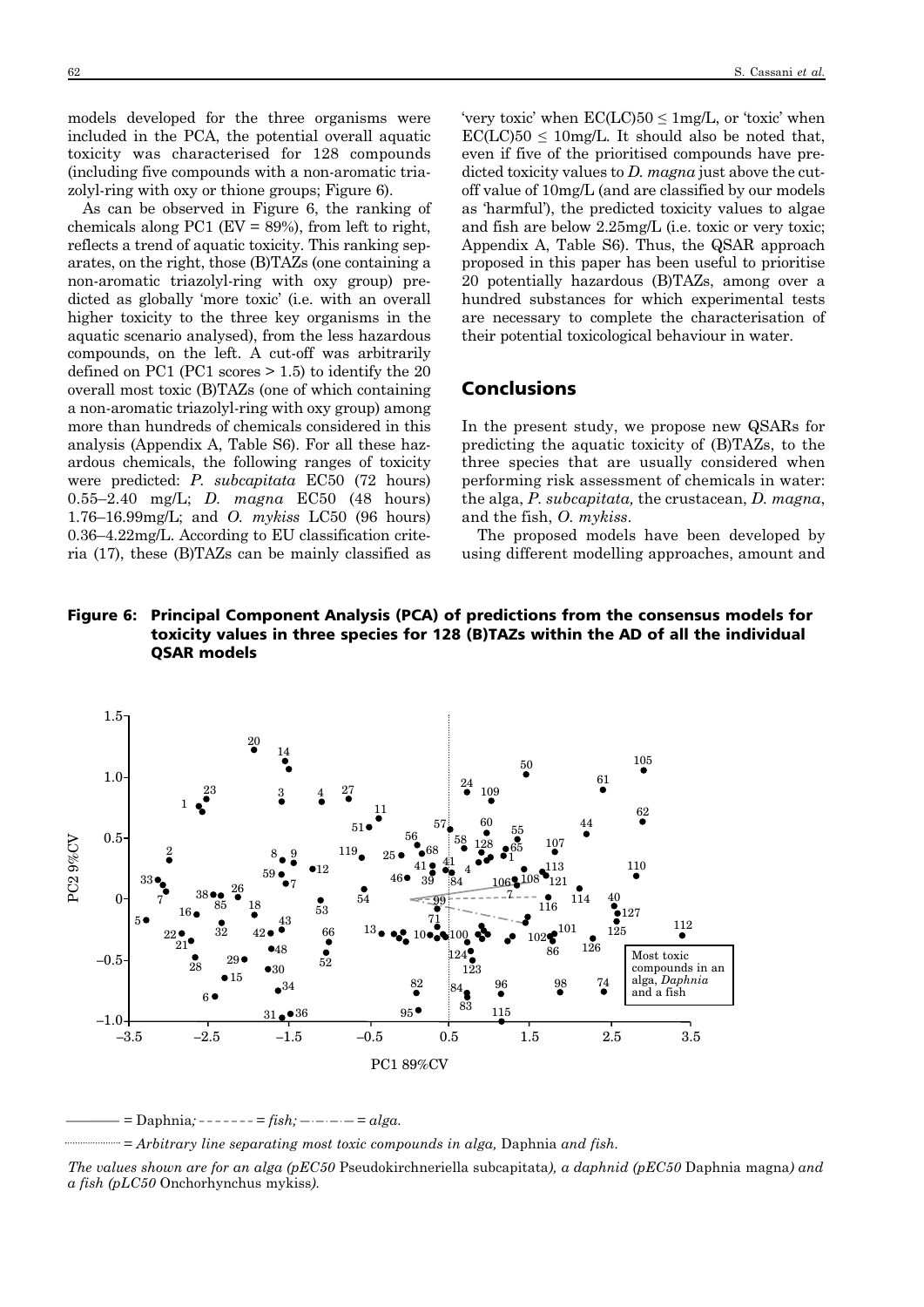typology of molecular descriptors. The predictions calculated by these individual models, with good fitting performances in all the models and external predictivity in UI models, have been used to perform the consensus approach to improve the predictive ability of the proposed QSARs.

Individual models, as well as results from the consensus approach, have been externally evaluated on experimental data retrieved from the literature or tested within the CADASTER project. The MAD parameter has quantified the agreement between individual predictions and the consensus results, while a comparison among the predicted and actual classes of toxicity demonstrated good agreement among the different QSARs, as well as with the ECOSAR models.

In addition, the QSARs proposed here have been applied to the prediction of the aquatic toxicity of over 300 (B)TAZs without experimental data (some of which are included in the ECHA pre-registration list for REACH), while particular attention was paid to the ADs of the models. As expected, higher disagreement in prediction among different models has been observed for compounds falling outside the ADs of individual QSARs. Predicted values for these chemicals are considered to be less reliable, since they are model extrapolations, and should be used carefully. In contrast, comparable predictions have been obtained for the (B)TAZs included in the ADs of all the models. The fact that different models, based on different descriptors and/or modelling approaches, lead to similar predictions, adds confidence and reliability to QSAR predictions obtained by the consensus approach.

Finally, reliable consensus predictions have been proposed for the assessment of the chemicals studied in a hypothetical, simplified aquatic scenario. Predicted toxicities for algae, daphnids and fish have been combined into a PCA, and the chemicals predicted as being the most toxic have been highlighted for inclusion in a priority list for environmental tests.

This prioritisation and focus on the most dangerous chemicals highlights the fundamental role of QSAR modelling in the screening of compounds that lack experimental data, and in its use by regulators to support weight-of-evidence and non-testing-based approaches for the classification and risk assessment of chemicals. The use of QSARs for REACH has additional relevance, since QSARs can be used to minimise experimental testing, and in particular, testing on animals.

# Online Supplementary Information

Appendix A contains Tables S1–S6 and Figures S1–S5. Appendix B includes additional information on individual models by UI, IDEA, LnU and IVL. They are available at www.frame.org.uk.

# Acknowledgements

Financial support by the European Union through the project CADASTER FP7-ENV-2007-1-212668 is gratefully acknowledged. Dr Leon van der Wal is acknowledged for his critical comments on the manuscript.

### References

- 1. Anon. (undated). *CAse studies on the Development and Application of* in-Silico *Techniques for Environ mental hazard and Risk assessment*. Available at: www.cadaster.eu (Accessed 16.11.12).
- 2. European Parliament (2006). *Regulation (EC) No 1907/2006* of the European Parliament and of the Council of 18 December 2006 concerning the Registration, Evaluation, Authorisation and Restric tion of Chemicals (REACH), establishing a European Chemicals Agency, amending *Directive 1999/45/EC* and repealing *Council Regulation (EEC) No 793/93* and *Commission Regulation (EC) No 1488/94* as well *as Council Directive 76/769/EEC* and *Commission Directives 91/155/EEC*, *93/67/EEC*, *93/105/EC* and *2000/21/EC*. *Official Journal of the European Union* **L396**, 30.12.2006, 1–849.
- 3. Wolschke, H., Xie, Z., Möller, A., Sturm, R. & Ebinghaus, R. (2011). Occurrence, distribution and fluxes of benzotriazoles along the German large river basins into the North Sea. *Water Research* **45**, 6259–6266.
- 4. Cancilla, D., Martinez, J. & Van Aggelen, G. (1998). Detection of aircraft deicing/antiicing fluid additives in a perched water monitoring well at an international airport*. Environmental Science & Tech nology* **32**, 3834–3835.
- 5. OECD (2004). *OECD Principles for the Validation, for Regulatory Purposes, of (Quantitative) Structure– Activity Relationship Models*, 2pp. Paris, France: 37th Joint Meeting of the Chemicals Committee and Working Party on Chemicals, Pesticides and Biotechnology. Available at: http://www.oecd.org/ dataoecd/33/37/37849783.pdf (Accessed 16.11.12).
- 6. Bhhatarai, B. & Gramatica, P. (2011). Modelling physico-chemical properties of (benzo)triazoles, and screening for environmental partitioning. *Water Research* **45**, 1463–1471.
- 7. Gramatica, P., Cassani, S., Roy, P.P., Kovarich, S., Yap, C.W. & Papa, E. (2012). QSAR modelling is not "push a button and find a correlation": A case study of toxicity of (benzo-)triazoles on algae. *Molecular Informatics* **11–12**, 817–835.
- 8. OECD (undated). *OECD Cooperative Chemicals Assessment Programme*. Available at: http://www. oecd.org/chemicalsafety/assessmentofchemicals/oecd cooperativechemicalsassessmentprogramme.htm (Accessed 16.11.12).
- 9. Todeschini, R., Consonni, V., Mauri, A. & Pavan M. (undated). *DRAGON Software*. Milan, Italy: Talete srl. Available at: www.talete.mi.it (Accessed 17.12. 12).
- 10. Yap, C.W. (2011). PaDEL-Descriptor: An open source software to calculate molecular descriptors and fingerprints. *Journal of Computational Chemistry* **32**, 1466–1474.
- 11. CADASTER (undated). *QSPR-THESAURUS Online Platform*. Available at: http://qspr-thesaurus.eu/